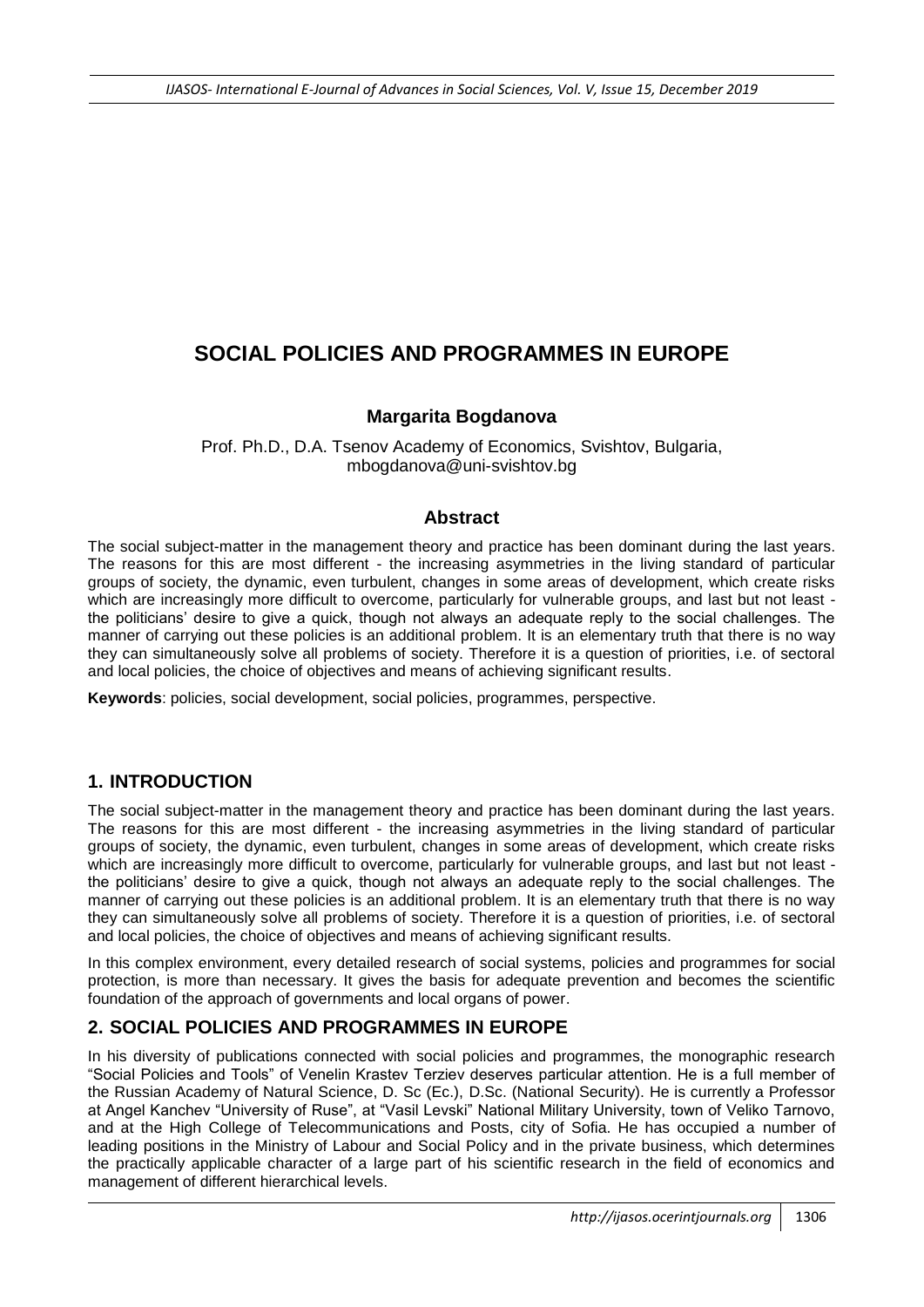The monographic work is directed towards a field which is not easy to research - social development and the administration"s capacity to provide effective social assistance. Without a doubt, the topic is particularly current, both theoretically and practically. Theoretically - because the research and analyses in this field concern only particular aspects of the problems of social development and often miss "the big picture". On the other hand, the author has chosen to apply a unified, integrated approach in which structural, normative, functional and prospective analysis of the object and the subject of the research is combined. This requires very profound knowledge of the system in different angles, and also prospective thinking and high prognostic culture, which few researchers have.

The topic is current also practically due to the complex character of the social system, which is saturated with a multitude of contradictions - between particular social groups, between needs and tools for satisfying those needs, between short-term and long-term impact from policies and tools for regulation, etc. These painful inconsistencies for society reduce the effect of the functioning of the social system, and due to this the scientifically based suggestions for their solution or removal are more than necessary, current and significant.

By examining the possible alternatives for action with the goal of overcoming the arisen contradictions, Venelin Terziev clearly states his intentions to give an answer at least to some of the most pressing problems in the object of research. Still, in order to limit the field of study, he has chosen as an objective the creation and verification of a scientific theory with an applied character for social development and developing adapted scientifically applicable models for increasing the effectiveness of social assistance, directed to the development and improvement of social policy, social enterprises and the preparation of specialists in social activities, through continuing professional training.

Structurally, the work is divided into four differentiated parts which are logically substantiated and closely connected with the research tasks.

The problems connected with the contemporary approaches in the research of social policy and social work are examined and critically analyzed in the first part. The achievements of leading authors are extensively analyzed, new scientific theoretical formulations are deduced, defining social development and social policy. The good European and world practices in the field of social security and their reflection on the approaches of management and on the capacity of the relevant administrations in Bulgaria are critically made sense of. The principles of social policy have been deduced on this basis.

In this chapter the theory of social work as a process is also additionally enriched and developed further. A retrospective economical analysis of the tendencies in the world and in Bulgaria has been conducted, and the necessity for the development of social work has been deduced. Key concepts are defined, such as "institutionalization", "identification" and "internationalization of social work". Based on scientific theoretical and applicable analysis, a number of concepts have been additionally enriched, such as "social country", "social security", "social protection", "social benefits", "social services", "social security", "social insurance" and "system for social assistance".

The author has analyzed in depth the structure of the system for social assistance and the organization of the activities on social protection of the vulnerable groups in Bulgaria. A definition of the "social worker" profession has been introduced, as his profile and necessary qualification have been outlined. This is an important starting point in the process of providing the system for social assistance with competent specialists.

The second part is devoted to the social economy and, more specifically, the social enterprises, which are presented as a model for effective social assistance and social development. The European social model is been examined, as a universally recognized key instrument for achieving sustainable and inclusive growth in accordance with the priorities of the Europe 2020 Strategy, and already as a vision for "Europe 2030". A very interesting and thorough analysis of the conditions and prerequisites for development of social entrepreneurship in Bulgaria is presented, as normative conjunctions and limitations, sectoral and territorial characteristics, tendencies in development are outlined. The author pays special attention to the typology of social enterprises from the perspective of their objectives (including social goals), size, forms of assistance to groups at risk, phases of development, social effects and others. The proposed typology is a methodological issue of extreme importance. It is connected with the metrics, analysis and evaluation of social enterprises in view of providing objective, reliable and relevant information on their regulation with suitable policies and instruments. Last but not least, the author presents an extensive vision for the innovations in the field of social enterprises and for promotion policies, both at national as well as at regional level with different financial and non-financial means and tools. The presented innovative practices are particularly interesting, such as "positive discrimination", introducing the brand "Product of social enterprise" and others, which break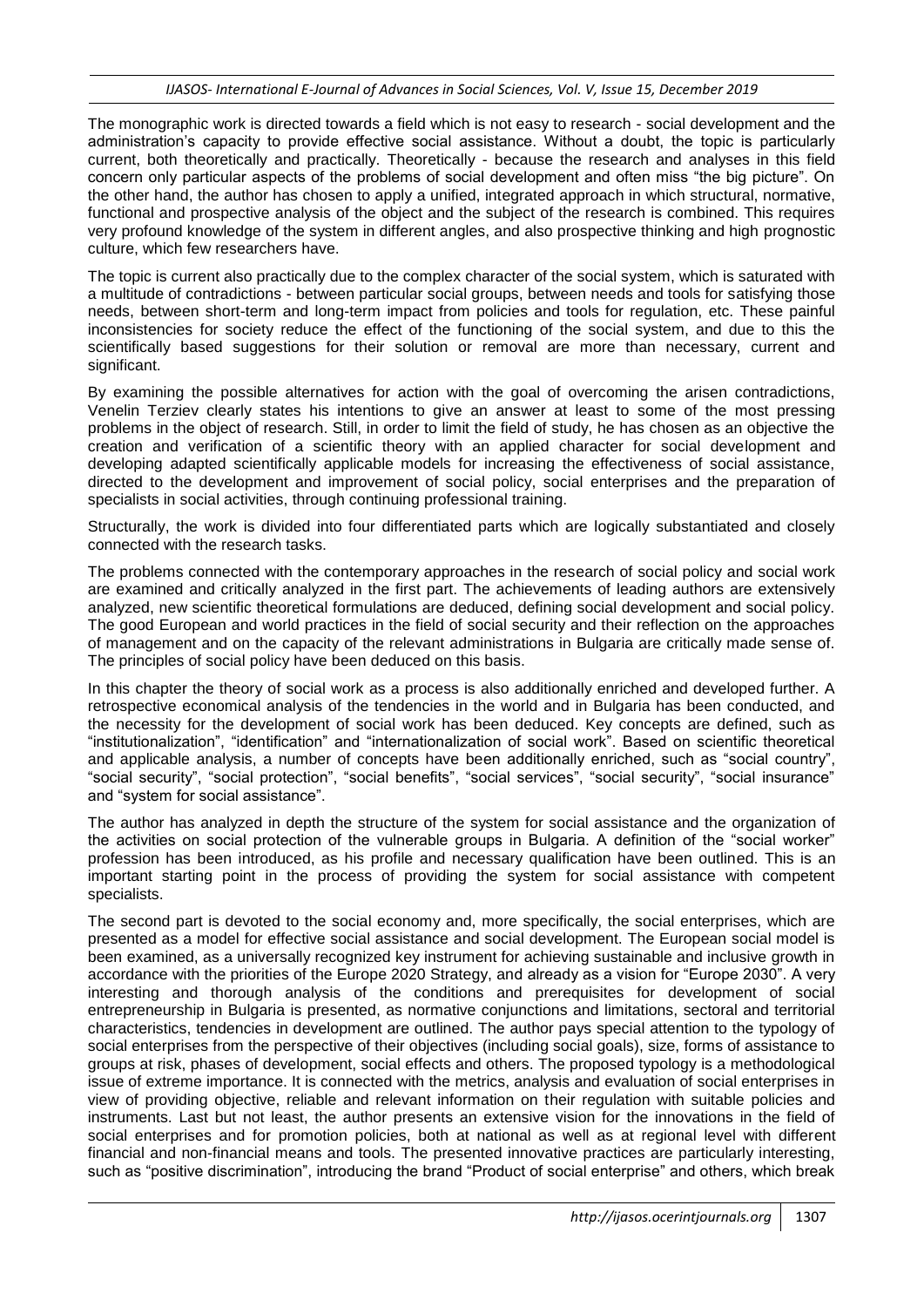up the established stereotypes in this field and contribute to the imposition of a new contemporary, modern understanding of the social enterprises phenomenon.

The strategic framework for the development of social entrepreneurship complements the exposition in chapter two. The relevant European and national strategic and operative documents are given. The possibilities for support of social entrepreneurship in Bulgaria are outlined, but not only as financial instruments but also as partner initiatives, models and different proven good practices for strengthening the institutional capacity of social enterprises, of organizations from the public sector and of the sector as a whole.

In support of the defined objective, the third part of the research is devoted to the continuing professional training. The author"s essential contribution is that he enriches the theory of continuing professional training as a tool for social development. The legislative and institutional framework of continuing professional training, the trends, factors and challenges, and also the methodological foundation of continuing professional training in the context of studying throughout the whole life, are consecutively examined. The most adequate forms for continuing professional training in the social sphere are deduced, and a methodology for the application of continuing professional training on the basis of the conception "studying throughout the whole life" is proposed. The author"s ideas regarding the preparation and professional qualification of specialists in social activities in Bulgaria through continuing professional training are presented in the fourth part. The emanation of the work is the developed model of a system for preparation and professional qualification of specialists in social activities in Bulgaria through continuing professional training. The steps for adopting the model are proposed and the expected benefits from its application are outlined.

Different theoretical and empirical methods for analysis have been used in the work, adequate for the object and subject of study, as they have all been used correctly and competently. The research is based on a solid empirical base of data from national research conducted by specialized institutions.

As a researcher who works mainly in the field of economics, administration and management, I am greatly impressed by the fact that the author pays attention to one of the key problems in management - the metrics of results from the activity of a given system and the concepts related with it, such as effectiveness and efficacy, especially that they are examined within their social context. The precise solution of the metrics problem is an extremely challenging task from a researcher"s point of view, and is a basic condition for the validity of the conclusions regarding the relevance of the policies and tools for social development.

Perhaps the most important message which VenelinTerziev makes to the readers is connected with improving the sustainability of social policy. This is the leading idea of the whole work, which is mentioned as early as chapter two - in the analysis and assessment of the perspectives for development of social economics and social enterprises, but is developed further in the next part, where the sustainability problem is treated also as part of the long-term and medium-term strategic impact from social interventions.

Without a doubt, the author demonstrates his high erudition, both in terms of research as well as practice, showing profound knowledge of the logic of processes, of the applicable tools for proving the defined research theses, of the limitations which shape the study"s framework. He reveals the different aspects of the object of study - social policies and tools as a foundation for developing and building a capacity for effective social assistance, by showing their forms of manifestation, the connection with other systems, the possible transformations and the potential consequences thereof. The logical validity of this author"s choice is an excellent prerequisite for the creation of a research product with high utility, both for the practice as well as for the theory of social policy and social assistance.

## **3. CONCLUSION**

Among the most important merits of the work is that the author has a clearly constructed vision for the development of the Bulgarian social model and the challenges which stand before its successful application, in view of bringing it in conformity with the European legal framework and the peculiarities in the country. I find that the significance of this monographic work exceeds the limits of what is common in the field of scientific research and presents the author not only as a serious theoretician and practician, but also as a professional with a responsible attitude towards the management of the social system, who continues to be dedicated to the "social development" cause.

The author has a sufficiently good experience in investigating and studying social policies and programmes. His main publishing and research work is connected with this (Terziev et al. 2016-b; Terziev et al. 2016c-d; Terziev, 2016e; Terziev, Arabska, Nichev, 2017; Terziev, 2017a-e; Terziev, Arabska, 2017f-g; Terziev, 2017h-i; Terziev, Nichev, 2017j-l; Dimitar, Terziev, 2017m; Terziev, Stoyanov, 2017n-q; Terziev et al. 2017r;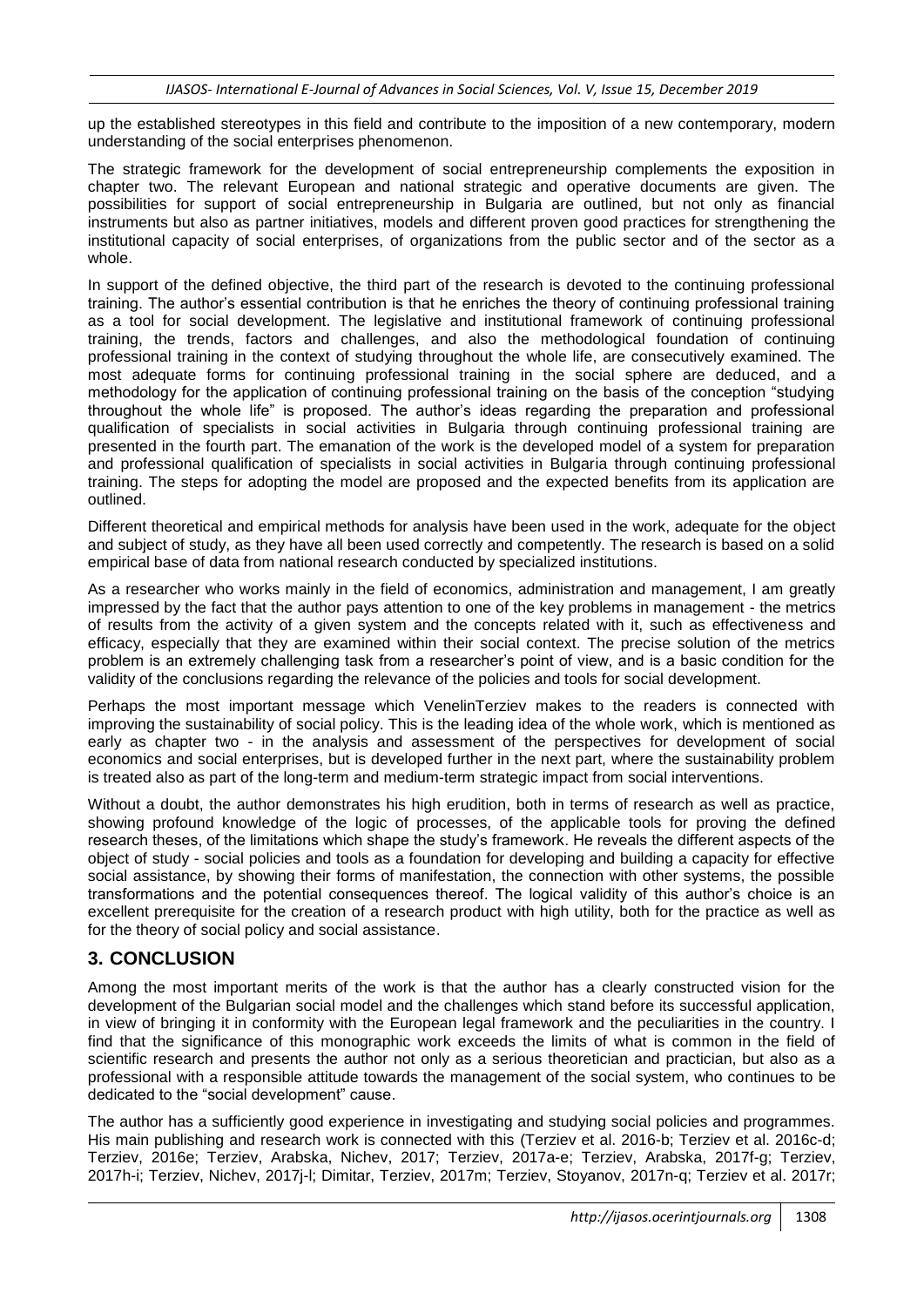Terziev, Nichev, Stoyanov, Georgiev, 2017s-t; Terziev, Kanev, 2017u; Terziev, 2018-d; Terziev, 2018e; Terziev, Bekiarova, Georgiev, 2019; Terziev, Nichev, Georgiev, 2019a-b; Terziev, Georgiev, 2019c-f; Terziev, 2019g-u).

### **REFERENCE LIST**

- Terziev, V., Bencheva, N., Arabska, Е., Stoeva, Т., Tepavicharova, М., Nichev, N. (2016). Facts and figures on social enterprises in Bulgaria. // Ninth International Scientific Conference The teacher of the future, 17-19 June 2016, Albania. Knowledge International Journal Scientific Papers, Institute for knowledge management, 13, 2016, N 1, ISSN 1857-92, pp.183-188.
- Terziev, V., Bencheva, N., Arabska, Е., Stoeva, Т., Tepavicharova, М., Nichev, N. (2016a). Social entrepreneurship in Bulgaria: barriers to growth. // Ninth International Scientific Conference The teacher of the future, 17-19 June 2016, Albania. Knowledge International Journal Scientific Papers, Institute for knowledge management, 13, 2016, N 1, ISSN 1857-92, pp.197-202.
- Terziev, V., Bencheva, N., Arabska, Е., Stoeva, Т., Tepavicharova, М., Nichev, N. (2016b). Implications on social entrepreneurship development in Bulgaria. // Ninth International Scientific Conference The teacher of the future, 17-19 June 2016, Albania. Knowledge International Journal Scientific Papers, Institute for knowledge management, 13, 2016, N 1, ISSN 1857-92, pp.203-208.
- Terziev, V., Arabska, E., Dimitrovski, R., Pushova, L. (2016c). Challenges to social entrepreneurship development in Bulgaria. // Eleventh International Scientific Conference Knowledge in practice 16-18 December, 2016 Bansko, Bulgaria, Institute of Knowledge Management, Skopje, 15, 2016, N 2, pp.517-525, ISSN 1857-92.
- Terziev, V., Arabska, E., Dimitrovski, R., Pushova, L. (2016d). Conceptual and normative bases for development of social entrepreneurship in Bulgaria. // Eleventh International Scientific Conference Knowledge in practice 16-18 December, 2016, Bansko, Bulgaria, Institute of Knowledge Management, Skopje, 15, 2016, N 2, pp.527-536, ISSN 1857-92.
- Terziev, Venelin. (2016e). Entrepreneurship in organic production-an incentive for sustainable rural development. // Agriciltural and Resource Economics: International Scientific E-Journal (www.arejournal.com), 2, 2016, №4, ISSN 2414-584X, pp.30-42.
- Terziev, V., Arabska, E., Nichev, N. (2017). Social entrepreneurship development in Bulgaria. // Proceeding of ICARBSS 2017 Langkawi, Malaysia, 3rd International Conference on Advanced Research in Business and Social Sciences 2017, Aseania Resort & Spa Langkawi, Malaysia, 29th to 30th March, 2017, 1, 2017, ISBN: 978-967-13620-2-0, pp.412-446.
- Terziev, Venelin. (2017a). Research on the status of social entrepreneurship in Bulgaria: a presentation of a project report"s primary data. // Journal of Innovations and Sustainability, Innovations and Sustainability Academy, Plovdiv, Bulgaria, 3, 2017, 1, ISSN 2367-8127 (CD-ROM) ISSN 2367-8151 (on-line), pp.9-33.
- Terziev, Venelin. (2017b). Social entrepreneurship as an opportunity to model an active social program. // 3rd Central and Eastern European LUMEN International Scientific Conference New Approaches in Social and Humanistic Sciences 8-10 June 2017, Chisinau, Republic of Moldova, 2017, ISBN: 978- 973-166-461-3, p.255.
- Terziev, Venelin. (2017c). Social entrepreneurship as an opportunity to model an active social program. // Topical issues of contemporary science: Collection of scientific articles, Scientific journal «Economics and finance», C.E.I.M., Valencia, Venezuela, 2017, ISBN 978-0-9942661-1-8, pp.6-12.
- Terziev, Venelin. (2017d). Social policy as theory and practice in Bulgaria. // Topical issues of contemporary science: Collection of scientific articles, Scientific journal «Economics and finance», C.E.I.M., Valencia, Venezuela, 2017, ISBN 978-0-9942661-1-8, pp.13-18.
- Terziev, Venelin. (2017e). The needs of continuing vocational training of social work specialists providing social services. // 3rd Central and Eastern European LUMEN International Scientific Conference New Approaches in Social and Humanistic Sciences 8-10 June 2017, Chisinau, Republic of Moldova, 2017, ISBN: 978-973-166-461-3, p.256.

Terziev, V., Arabska, E. (2017f). Analysis of the process of social entrepreneurship in Bulgaria. // XIV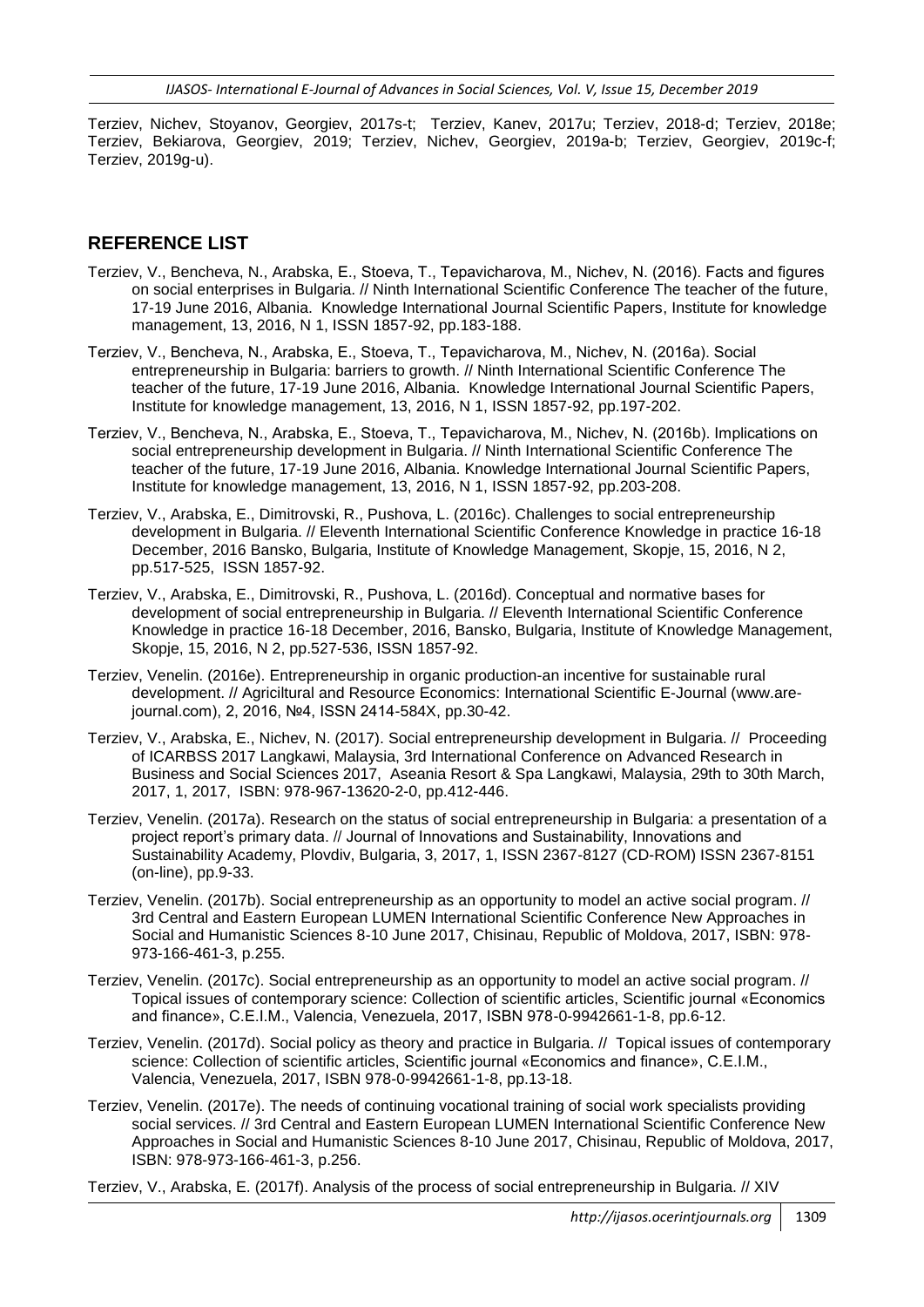International Scientific Conference Management for Engineering"17, Days of Science at the Technical University, 2017 june 25-28, 2017 Sozopol, Bulgaria, 2017, pp.486-494, ISSN 1310-3946, ISSN 1314- 6327.

- Terziev, V., Arabska, E. (2017g). Social entrepreneurship development in Bulgaria. // XIV International Scientific Conference Management for Engineering'17, Days of Science at the Technical University, 2017 june 25-28, 2017 Sozopol, Bulgaria, 2017, pp.495-503, ISSN 1310-3946, ISSN 1314-6327.
- Terziev, Venelin. (2017h). Social entrepreneurship as an opportunity to model an active social program. // Proceedings of SOCIOINT 2017- 4th International Conference on Education, Social Sciences and Humanities 10-12 July 2017- Dubai, UAE, 2017, ISBN: 978-605-82433-1-6, pp.654-660.
- Terziev, Venelin. (2017i). The needs of continuing vocational training of social work specialists providing social services. // Proceedings of SOCIOINT 2017- 4th International Conference on Education, Social Sciences and Humanities 10-12 July 2017- Dubai, UAE, 2017, ISBN: 978-605-82433-1-6, pp.641-653.
- Terziev, V., Nichev, N. (2017j). Strategic framework for social entrepreneurship development in Bulgaria. // Proceedings of SOCIOINT 2017- 4th International Conference on Education, Social Sciences and Humanities 10-12 July 2017- Dubai, UAE, 2017, ISBN: 978-605-82433-1-6, pp.531-540.
- Terziev, V., Nichev, N. (2017k). Research, Identification and monitoring of the needs of occupational training of social activities experts. // Proceedings of SOCIOINT 2017- 4th International Conference on Education, Social Sciences and Humanities 10-12 July 2017- Dubai, UAE,2017, ISBN: 978-605- 82433-1-6, pp.556-574.
- Terziev, V., Nichev, N. (2017l). Model of methodology for determining the needs of continuing vocational training of social work specialists providing social services. // Proceedings of SOCIOINT 2017- 4th International Conference on Education, Social Sciences and Humanities 10-12 July 2017- Dubai, UAE, 2017, ISBN: 978-605-82433-1-6, pp.541-555.
- Dimitar, K., Terziev, V. (2017m). Behavioral economics: development, condition and perspectives. // Proceedings of SOCIOINT 2017- 4th International Conference on Education, Social Sciences and Humanities 10-12 July 2017- Dubai, UAE, 2017, ISBN: 978-605-82433-1-6, pp.595-606.
- Terziev, V., Stoyanov, E. (2017n). Opportunities and solutions to modern improvement of Bulgarian control. // Proceedings of SOCIOINT 2017- 4th International Conference on Education, Social Sciences and Humanities 10-12 July 2017- Dubai, UAE, 2017, ISBN: 978-605-82433-1-6, pp.636-640.
- Terziev, V., Stoyanov, E. (2017o). The effect of the control system creation process. Proceedings of SOCIOINT 2017- 4th International Conference on Education, Social Sciences and Humanities 10-12 July 2017- Dubai, UAE, 2017, ISBN: 978-605-82433-1-6, pp.622-626.
- Terziev, V., Stoyanov, E. (2017p). Problems of control in the social sphere. // Proceedings of SOCIOINT 2017- 4th International Conference on Education, Social Sciences and Humanities 10-12 July 2017- Dubai, UAE, 2017, ISBN: 978-605-82433-1-6, pp.616-621.
- Terziev, V., Stoyanov, E. (2017q). A general principle of the development process of balanced scorecards as an instrument of control. // Proceedings of SOCIOINT 2017- 4th International Conference on Education, Social Sciences and Humanities 10-12 July 2017- Dubai, UAE, 2017, ISBN: 978-605- 82433-1-6, pp.611-615.
- Terziev, V., Nichev, N., Stoyanov, E., Georgiev, M., Bogdanov, P. (2017r). Opportunities for strategic development of small business in Bulgaria. // Proceedings of ADVED 2017- 3rd International Conference on Advances in Education and Social Sciences 9-11 October 2017- Istanbul, Turkey, 2017, ISBN: 978-605-82433-0-9, pp.701-706.
- Terziev, V., Nichev, N., Stoyanov, E., Georgiev, M. (2017s). Key aspects of the problems of administrative control in Bulgaria. // Proceedings of ADVED 2017- 3rd International Conference on Advances in Education and Social Sciences 9-11 October 2017- Istanbul, Turkey, 2017, ISBN: 978-605-82433-0-9, pp.707-710.
- Terziev, V., Nichev, N., Stoyanov, E., Georgiev, M. (2017t). On some of the blank points in the application of administrative control in Bulgaria. // Proceedings of ADVED 2017- 3rd International Conference on Advances in Education and Social Sciences 9-11 October 2017- Istanbul, Turkey, 2017, ISBN: 978- 605-82433-0-9, pp.695-700.

Terziev, V., Kanev, D. (2017u). Education and behavioural failures. // Proceedings of ADVED 2017- 3rd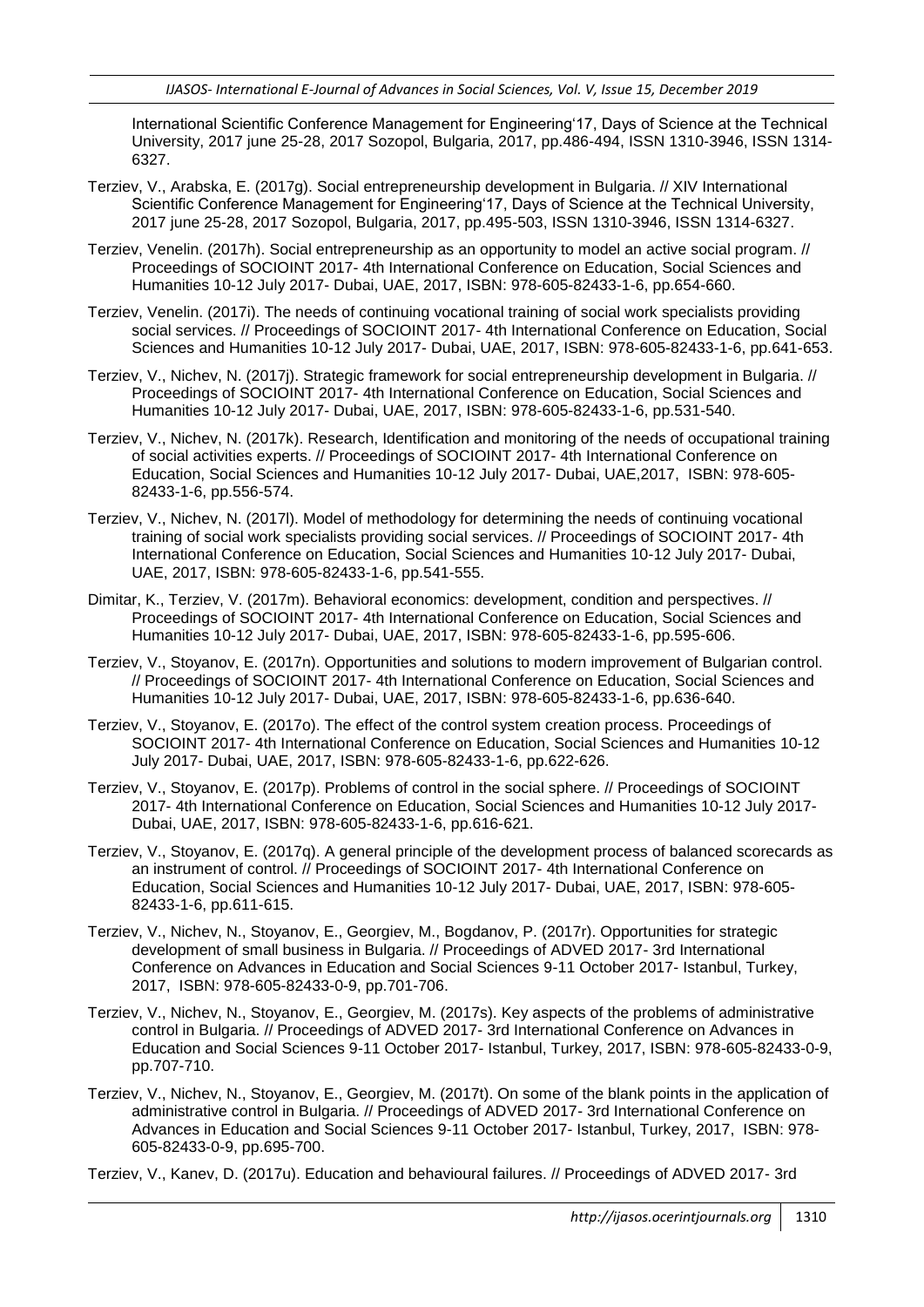International Conference on Advances in Education and Social Sciences 9-11 October 2017- Istanbul, Turkey, 2017, ISBN: 978-605-82433-0-9, pp.733-742.

- Terziev, Venelin. (2018). The active model of a social programme and its strategic advantage . // ADVED 2018- 4th International Conference on Advances in Education and Social Sciences Abstracts & Proceedings, 15-17 October 2018- Istanbul, Turkey, International Organization Center of Academic Research, www.ocerints.org, Istanbul, Turkey, 2018, pp. 189-203, ISBN: 978-605-82433-4-7.
- Terziev, Venelin. (2018a). Active social programs development in Bulgaria: contemporary challenges and social management instruments. // ADVED 2018- 4th International Conference on Advances in Education and Social Sciences Abstracts & Proceedings, 15-17 October 2018- Istanbul, Turkey, International Organization Center of Academic Research, www.ocerints.org, Istanbul, Turkey, 2018, pp. 149-163, ISBN: 978-605-82433-4-7.
- Terziev, Venelin. (2018b). Social assistance services and integrated employment in Bulgaria. // ADVED 2018- 4th International Conference on Advances in Education and Social Sciences Abstracts & Proceedings, 15-17 October 2018- Istanbul, Turkey, International Organization Center of Academic Research, www.ocerints.org, Istanbul, Turkey, 2018, pp. 164-177, ISBN: 978-605-82433-4-7.
- Terziev, Venelin. (2018c). Impact of the labor market policies for ensuring employment. // ADVED 2018- 4th International Conference on Advances in Education and Social Sciences Abstracts & Proceedings, 15- 17 October 2018- Istanbul, Turkey, International Organization Center of Academic Research, www.ocerints.org, Istanbul, Turkey, 2018, pp. 178-188, ISBN: 978-605-82433-4-7.
- Terziev, Venelin. (2018d). Importance of human resources to social development. // ADVED 2018- 4th International Conference on Advances in Education and Social Sciences Abstracts & Proceedings, 15- 17 October 2018- Istanbul, Turkey, International Organization Center of Academic Research, www.ocerints.org, Istanbul, Turkey, 2018, pp. 204-212, ISBN: 978-605-82433-4-7.
- Terziev, Venelin. (2018e). Politiki i instrumenti za sotsialno razvitie, Akademiya za inovatsii i ustoychivost, Plovdiv, 2018, 329 str., ISBN 978-619-7246-21-6 (Терзиев, Венелин. Политики и инструменти за социално развитие, Академия за иновации и устойчивост, Пловдив, 2018, 329 стр., ISBN 978- 619-7246-21-6).
- Terziev, V., Bekiarova, N., Georgiev, M. (2019). Support structures for the development of social entrepreneurship. // Knowledge - Capital of the future, International Journal Scientific Papers Vol. 29.1, February, 2019, Institute of knowledge management – Skopje, Macedonia, 29, 2019, N 1, pp. 21-25, ISSN 1857-923X (for e-version), ISSN 2545 – 4439 (for printed version).
- Terziev, V., Nichev, N., Georgiev, M. (2019a). Current status of social entrepreneurship: social enterprises and state. // 20th International conference - Knowledge without borders, Vrnjacka Banja, Serbia (29- 31.03.2019), Institute of knowledge management – Skopje, Macedonia, 30, 2019, N 6, pp. 1587-1591, ISSN 1857-923X (for e-version), ISSN 2545 – 4439 (for printed version).
- Terziev, V., Nichev, N., Georgiev, M. (2019b). Social enterprises and their impact in Bulgaria. // 20th International conference - Knowledge without borders, Vrnjacka Banja, Serbia (29-31.03.2019), Institute of knowledge management – Skopje, Macedonia, 30, 2019, N 6, pp. 1645-1649, ISSN 1857- 923X (for e-version), ISSN 2545 – 4439 (for printed version).
- Terziev, V, Georgiev, M. (2019c). Social entrepreneurship: social enterprises and their markets in Bulgaria. // Proceedings of SOCIOINT 2019- 6th International Conference on Education, Social Sciences and Humanities 24-26 June 2019- Istanbul, Turkey, International Organization Center of Academic Research, Istanbul, Turkey, 2019, pp. 267-272, ISBN: 978-605-82433-6-1.
- Terziev, V, Georgiev, M. (2019d). Social entrepreneurship: support for social enterprises in Bulgaria. // Proceedings of SOCIOINT 2019- 6th International Conference on Education, Social Sciences and Humanities 24-26 June 2019- Istanbul, Turkey, International Organiza-tion Center of Academic Research, Istanbul, Turkey, 2019, pp. 273-278, ISBN: 978-605-82433-6-1.
- Terziev, V, Georgiev, M. (2019e). Current initiatives to promote social entrepreneurship in Bulgaria. // Proceedings of SOCIOINT 2019- 6th International Conference on Education, Social Sciences and Humanities 24-26 June 2019- Istanbul, Turkey, International Organiza-tion Center of Academic Research, Istanbul, Turkey, 2019, pp. 279-286, ISBN: 978-605-82433-6-1.
- Terziev, V, Georgiev, M. (2019f). Implementation of national and regional policies for development of social entrepreneurship in Bulgaria. // Proceedings of SOCIOINT 2019- 6th International Conference on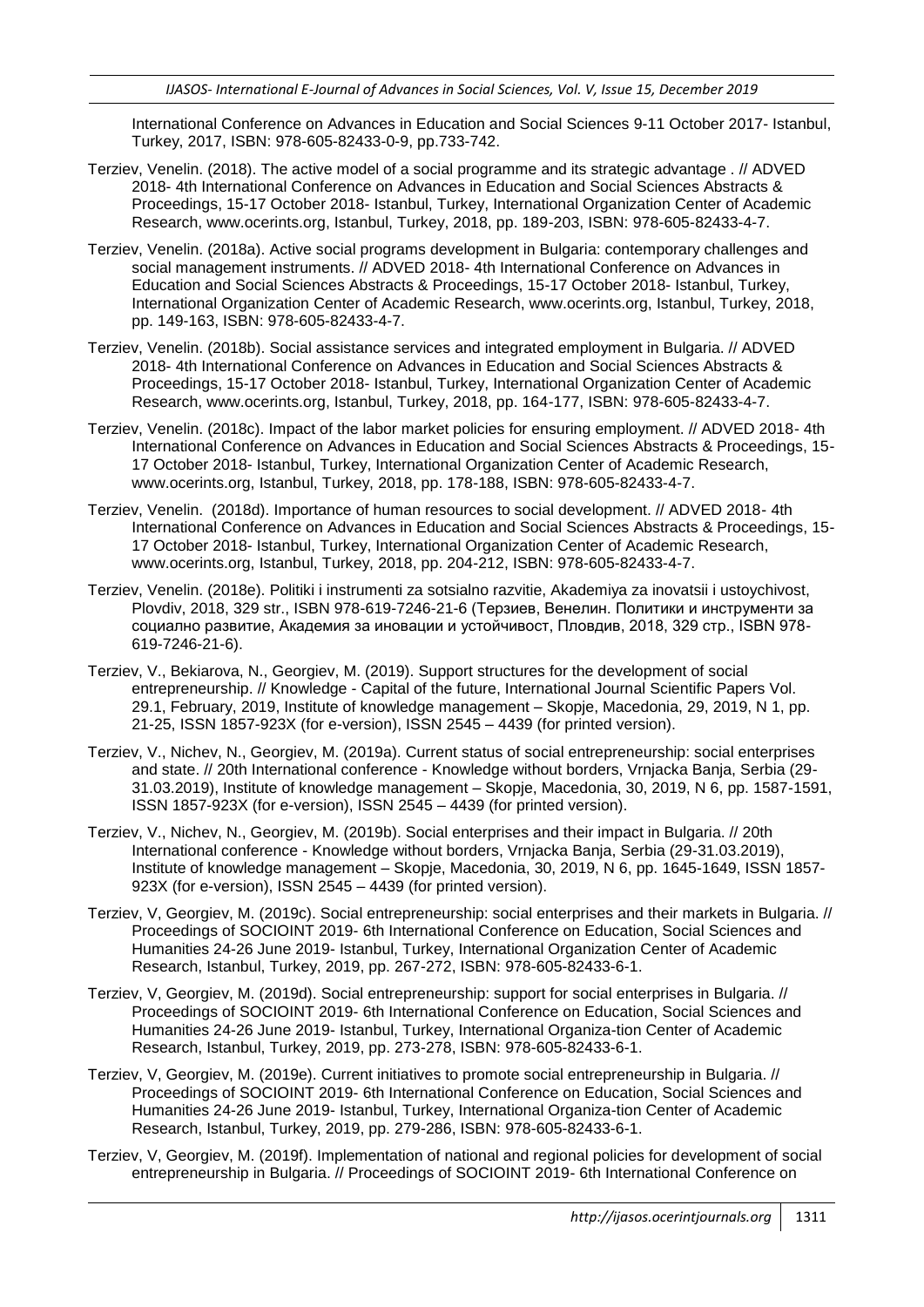Education, Social Sciences and Humanities 24-26 June 2019- Istanbul, Turkey, International Organization Center of Academic Research, Istanbul, Turkey, 2019, pp. 287-300, ISBN: 978-605- 82433-6-1.

- Terziev, Venelin. (2019g). The legacy for the beginning of the market economy transition in Bulgaria. // Proceedings of SOCIOINT 2019- 6th International Conference on Education, Social Sciences and Humanities 24-26 June 2019- Istanbul, Turkey, International Organization Center of Academic Research, Istanbul, Turkey, 2019, pp. 301-308, ISBN: 978-605-82433-6-1.
- Terziev, Venelin. (2019h). Policies for building a functioning labour market in Bulgaria. // Proceedings of SOCIOINT 2019- 6th International Conference on Education, Social Sciences and Humanities 24-26 June 2019- Istanbul, Turkey, International Organization Center of Academic Research, Istanbul, Turkey, 2019, pp. 309-316, ISBN: 978-605-82433-6-1.
- Terziev, Venelin. (2019i). Factors influencing employment and unemployment policies in Bulgaria. // Proceedings of SOCIOINT 2019- 6th International Conference on Education, Social Sciences and Humanities 24-26 June 2019- Istanbul, Turkey, International Organization Center of Academic Research, Istanbul, Turkey, 2019, pp. 317-323, ISBN: 978-605-82433-6-1.
- Terziev, Venelin. (2019j). The role of business in society. // Proceedings of SOCIOINT 2019- 6th International Conference on Education, Social Sciences and Humanities 24-26 June 2019- Istanbul, Turkey, International Organization Center of Academic Research, Istanbul, Turkey, 2019, pp. 324-330, ISBN: 978-605-82433-6-1.
- Terziev, Venelin. (2019k). Social entrepreneurship in Bulgaria and Europe. // Proceedings of SOCIOINT 2019- 6th International Conference on Education, Social Sciences and Humanities 24-26 June 2019- Istanbul, Turkey, International Organization Center of Academic Research, Istanbul, Turkey, 2019, pp. 337-345, ISBN: 978-605-82433-6-1.
- Terziev, Venelin. (2019l). The role of social policy in economic development. // Proceedings of SOCIOINT 2019- 6th International Conference on Education, Social Sciences and Humanities 24-26 June 2019- Istanbul, Turkey, International Organization Center of Academic Research, Istanbul, Turkey, 2019, pp. 396-404, ISBN: 978-605-82433-6-1.
- Terziev, Venelin. (2019m). Flows of labor force and types of labor markets in the transition economy. // Proceedings of SOCIOINT 2019- 6th International Conference on Education, Social Sciences and Humanities 24-26 June 2019- Istanbul, Turkey, International Organization Center of Academic Research, Istanbul, Turkey, 2019, pp. 405-418, ISBN: 978-605-82433-6-1.
	- Terziev, Venelin. (2019n). The good practices in the regulation of social development. // Proceedings of SOCIOINT 2019- 6th International Conference on Education, Social Sciences and Humanities 24-26 June 2019- Istanbul, Turkey, International Organization Center of Academic Research, Istanbul, Turkey, 2019, pp. 419-429, ISBN: 978-605-82433-6-1.
- Terziev, Venelin. (2019o). Methodological approach to research and evaluate the main states and transitions on the labor market. // Proceedings of SOCIOINT 2019- 6th International Conference on Education, Social Sciences and Humanities 24-26 June 2019- Istanbul, Turkey, International Organization Center of Academic Research, Istanbul, Turkey, 2019, pp. 430-438, ISBN: 978-605-82433-6-1.
- Terziev, Venelin. (2019p).The transition labor market- competitiveness of the employee. // Proceedings of SOCIOINT 2019- 6th International Conference on Education, Social Sciences and Humanities 24-26 June 2019- Istanbul, Turkey, International Organization Center of Academic Research, Istanbul, Turkey, 2019, pp. 439-451, ISBN: 978-605-82433-6-1.
- Terziev, Venelin. (2019q). Social technology as a method for management of the social processes. // Proceedings of SOCIOINT 2019- 6th International Conference on Education, Social Sciences and Humanities 24-26 June 2019- Istanbul, Turkey, International Organization Center of Academic Research, Istanbul, Turkey, 2019, pp. 331-336, ISBN: 978-605-82433-6-1.
- Terziev, Venelin. (2019r). The role and place of social programming in public governance. // Proceedings of SOCIOINT 2019- 6th International Conference on Education, Social Sciences and Humanities 24-26 June 2019- Istanbul, Turkey, International Organization Center of Academic Research, Istanbul, Turkey, 2019, pp. 331-336, ISBN: 978-605-82433-6-1.
- Terziev, Venelin. (2019s). Assessment of the effectiveness of social programing. // Proceedings of SOCIOINT 2019- 6th International Conference on Education, Social Sciences and Humanities 24-26